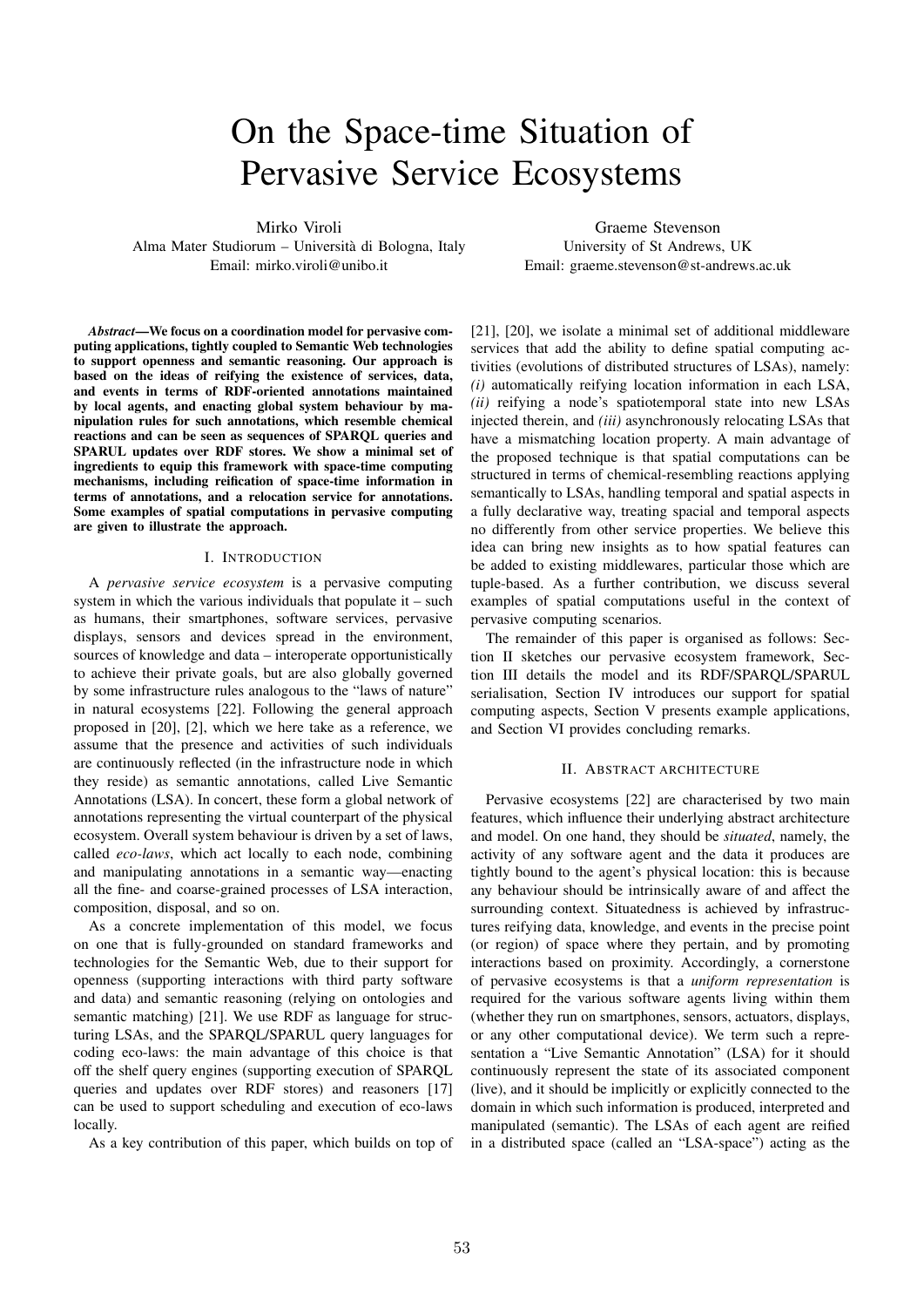

Fig. 1. An architectural view of a pervasive ecosystem.

*fabric* of the ecosystem, located in the computational device hosting the agent.

On the other hand, pervasive ecosystems should be *adaptive*, exhibiting properties of autonomous adaptation and management to survive contingencies without human intervention and/or global supervision. This is achieved following the natural inspiration [22], by designing system rules that  $-$  by acting locally – make global properties emerge dynamically. So, while agents enact their *individual* behaviour by observing their context and updating their LSAs, *global* behaviour (i.e., global system coordination) is enacted by *self-organising* manipulation rules of the LSA-space, which we call *eco-laws*. They can execute delete/update/create actions applied to a small set of LSAs *within the same locality*. Following [3], [18], such eco-laws are structured as chemical-resembling reactions over LSAs.

Figure 1 shows an architectural view, based on the above abstractions, of a portion of an ecosystem featuring: two public displays and two smartphones (carried by people in front of displays), forming a network of 4 computational nodes, each with a local LSA-space containing some running agents (e.g., profile agents and sensor agents in smartphones); LSAs through which agents manifest (in colour); additional LSAs representing data, knowledge, and contextual information like the existence of neighbouring nodes (in white); references from one LSA to another (also called *bonds*); and a set of ecolaws executed by an underlying engine working over the global LSA-space. More generally, one should think of a very large and mobile set of devices connected to each other based on proximity, creating a distributed "space" – ideally a pervasive continuum – where LSAs form spatial structures that evolve over time. The eco-law engine, accordingly, has to be seen as a distributed one uniformly working on all LSA-space—though we will show that a feasible approach amounts at developing local eco-law engines in each node.

# III. A CONCRETE MODEL OF LSAS AND ECO-LAWS

#### *A. Live Semantic Annotations*

LSAs have a unique, system-wide identifier (LSA-id), and a content (description) including all the information the agent wants to manifest to the ecosystem. This is realised as an RDF-like (Resource Description Framework [10]) set of multi-valued properties, or equivalently, a set of triples that consist of a subject (an LSA-id), a predicate (the property name, a Uniform Resource Identifier – URI) and an object (the assigned value, a literal, URI, or bnode<sup>1</sup>). URIs are qualified by universally-accessible namespaces (using syntax namespace:term). In RDF, a literal can be qualified by an XML Schema datatype (XSD) as in "10.0"ˆˆxsd:double to enforce type-checking, but we shall omit it for the sake of simplicity, and simply consider quoted strings. By adopting a notation resembling N3 [6], an LSA is represented e.g,. as "id p v; id q w1 w2 w3;" where id is the LSA-id, property p is assigned to value v, and property q is assigned to values w1, w2, and w3. Following N3, we can avoid repeating the subject when this is unchanged with respect to previous triple, hence writing "id p v; q w1 w2 w3;" for the above example. A concrete example of an LSA is, hence:

| lsa:crowdsensorlsa1123 |                                 |
|------------------------|---------------------------------|
|                        | eco:type msm:crowd;             |
|                        | msm:time "2011-05-30T11:00:00"; |
|                        | msm:crowd_level "0.9";          |

which is the LSA injected by a sensor that describes the precise point in time that a value (0*.*9) concerning the presence of people in a given room of a museum is sensed.

## *B. Eco-laws*

Eco-laws are structured as chemical-resembling rules of the kind "P+ $\ldots$ +P -- $r$ --> Q+ $\ldots$ +Q". Elements P and Q are patterns of LSAs, expressed like LSAs with the following extensions: *(i)* in place of each element of a triple one can use a variable ?V (matching any value) or an annotated variable ?V(*filter*) where *filter* is a predicate expression over ?V (matching any value that makes *filter* true); and *(ii)* the object of a triple can be prepended by a symbol "+" (assumed by default), "-", or "="— respectively meaning that the triples with this object should exist, should not exist, should be the only that exists for that subject and predicate. For syntactic convenience, we also allow a pattern to consist solely of the source, meaning no further constraint on its triples is imposed. Additionally, we sometimes use as filter for a subject ?LSA an expression of the kind "?LSA clones ?LSA2", meaning that ?LSA should have the same content of ?LSA2 plus additional constraints specified by any following triples. The above definition of a pattern naturally induces the concept of an LSA matching a pattern (modulo a substitution of variable to terms).

<sup>1</sup>A bnode, or blank node, is an locally scoped identifier. Bnodes are used to represent structured property values within LSAs, although we do not elaborate this concept within this paper.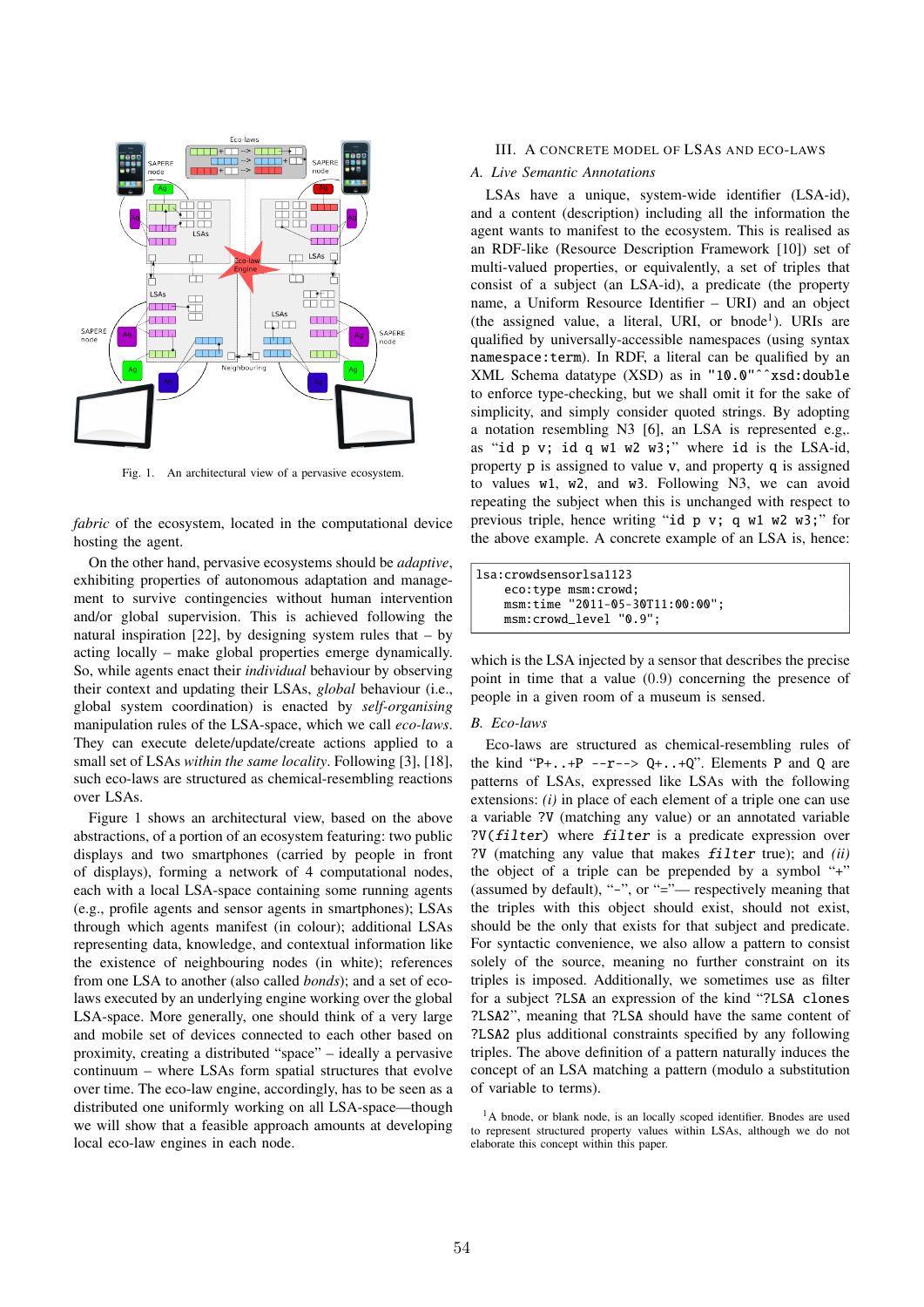The semantics of an eco-law is then as follows. It consumes a set of *reactant LSAs* based on left-hand side patterns and produces a set of *product LSAs* based on the right-hand side patterns. In particular, right-hand side patterns are to be seen as post-conditions applied to the selected reactant LSAs. Ecolaws also obey a numeric transformation rate r representing a Markovian rate in a continuous-time Markov chain (CTMC) system. Such a rate can be omitted, in which case it is assumed to be infinite, that is, the eco-law is executed with "as soon as possible" semantics.

An eco-law can apply in many different locations of the ecosystem, and to different sets of (co-located) LSAs. We call *reaction* the pair consisting of a set of reactant LSAs and their corresponding product LSAs that an eco-law can trigger. Execution of a reaction amounts to atomically removing reactant LSAs from the LSA-space and inserting product LSAs back.

As an example eco-law, consider the following, which aggregates two LSAs produced by a crowd sensor, so as to keep the most recent:

```
?LSA eco:type msm:crowd; msm:time =?T; +
?LSA2 eco:type msm:crowd; msm:time =?T2(?T2<?T);
--r-->
?LSA
```
Note that in the right-hand side we do not specify triples for ?LSA2, which means that the LSA with id ?LSA2 will be removed, and that for ?LSA we simply state it will be left unchanged. Another example of an eco-law, used to make a display activate and show an advertisement as soon as the presence of a person with a matching profile is sensed (e.g., the LSA of an user present in the same space), is the following:

```
?DIS eco:type msm:display; msm:status ="ready"; +
?ADV eco:type msm:ad; msm:content ?C; +
?USR eco:type msm:usr; msm:prof ?P(?P matches ?C);
--r--&>?DIS msm:status ="showing"; msm:service ?ADV; +
7ADV +
?USR
```
Note that object ="ready" in the left-hand side means that "ready" is the only object for subject ?DIS and predicate msm:status, while object ="showing" in the right-hand side means that "showing" should replace any previous value, while using object "showing" (or +"showing") would mean adding value "showing". We have defined a formal mapping between eco-laws and SPARQL/SPARUL, which is not reported here for brevity. As an example, the latter eco-law is written as:

```
SELECT DISTINCT * WHERE{
  ?DIS eco:type msm:display .
  ?DIS msm:status "ready" .
  FILTER NOT EXISTS { ?DIS msm:status ?o .
                        FILTER (?o!= "ready") }
  ?ADV eco:type msm:ad .
  ?ADV msm:content ?C .
  ?USR eco:type msm:user .
  ?USR msm:prof ?P; FILTER(?P rdf:type ?C) .
}
REMOVE DATA {!DIS msm:status ?o}
INSERT DATA {!DIS msm:status "showing"}
INSERT DATA {!DIS msm:service !ASV"}
```
Put in more general terms, each eco-law is mapped to one single SPARQL SELECT query, and a sequence of SPARUL REMOVE or INSERT statements. The first query checks whether and how the eco-law applies, yielding a set of bindings for all the variables involved—one binding of variables per each solution found, namely, per each set of reactant LSAs. Given one binding, the SPARUL statements are used to apply the ecolaw. To this end, we let a placeholder !VAR stand for the value to which variable ?VAR is linked to by the binding produced by SPARQL query.

# *C. Architectural Components*

From an implementation viewpoint, the framework can be realised as a lightweight and minimal middleware that reifies LSAs in the form of semantic tuples, to be dynamically stored and updated in a system of spatially-situated tuple spaces spread over the devices of the network. The eco-laws governing the ecosystem are deployed in all network nodes, and apply locally<sup>2</sup>. Each node comprises a set of modules managing LSAs and Eco-laws, described in turn, all based on functionality provided by the ARQ query engine [1] and Pellet reasoner [17].

*External Interface:* The interface by which agents, devices, services and other nodes – namely, the *external environment* – interacts with the node providing operations to locally inject a new LSA, observe an LSA with a known ID, and modify and remove the LSAs the agent owns (injected).

*Space:* A space represents a passive component, similar to a tuple space, storing LSAs that are local to the node. It is responsible for the identification of LSAs within the node, hence, it manages LSA naming through unique identifiers. It is also the module in charge of implementing any possibly sophisticated indexing algorithm and data structure with the goal of quickly retrieving and filtering candidate LSAs matching an eco-law to be executed. Considering the above-mentioned technologies, the space is easily realised as an RDF-store.

*Matcher:* During the processing of eco-laws, the reaction manager checks whether an eco-law can apply to a candidate set of LSAs—extracted from the space based on pattern matching. More specifically, it computes all the bindings for a given

<sup>2</sup>At the time of writing, one such prototype is under construction in the context of SAPERE project [2].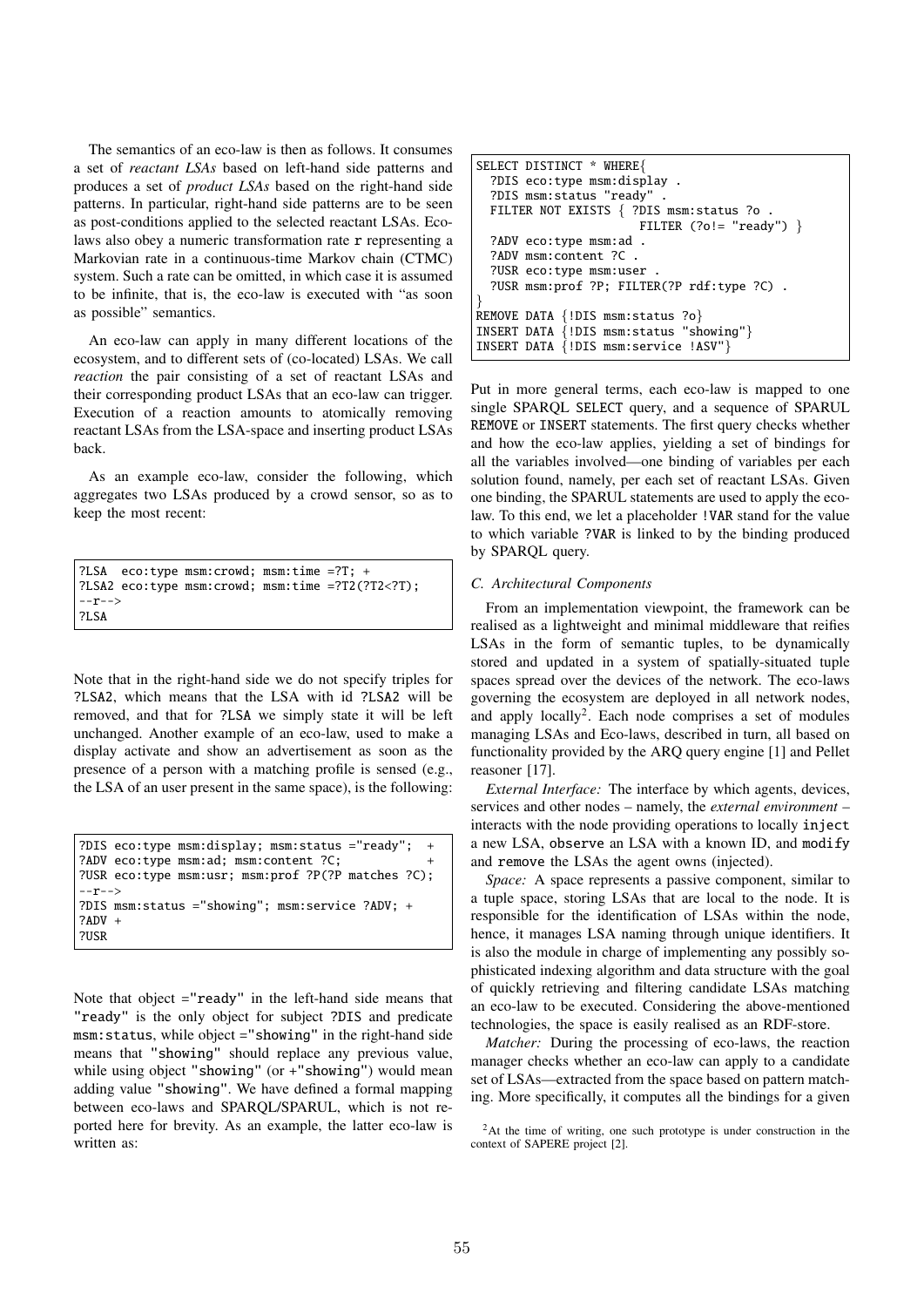eco-law by executing the SPARQL query. Additionally, this component also computes all filter expressions, the evaluation of which is deferred to Pellet, which – other than standard mathematical functions – allows one to code external functions computing, e.g., any ad-hoc matching between the arguments. The semantics provided by RDF Schema (RFDS) [8] and the Web Ontology Language (OWL) [9] support vocabularies that define classes of resources, semantically-rich relations, and sets of restrictions on how both may legally be combined. Application of these vocabularies to an RDF model may be verified for correctness, and inferences – such as the classification of resources – may be drawn. Indeed, standard OWL classification provides one approach to realising ontology-based semantic matching in our eco-law language. A filter ?A matches ?C can be interpreted as ?A rdf:type ?C. In standard OWL semantics, this considers an individual a valid substitution for ?A if its description satisfies the set of restrictions that describe ?C, an OWL Class description. Hence, whenever one or more ontologies are used in the pervasive ecosystem, they must be accessible to the Matcher component.

*Reaction manager:* The reaction manager handles events occurring within the node, based on the set of eco-laws it holds. An event describes either an external operation upon an LSA (injection, observation, removal or modification), or the activation of a specific eco-law to be executed. Events of the first kind are considered with highest priority, and are simply processed by interaction with the space. In the second case, the event is characterised by a reaction, indicating the eco-law it refers to, its binding, and the time at which it should be executed. The reaction manager exploits a simple *scheduling engine*, maintaining a list of scheduled events sorted by their occurrence time. It takes the next event, and executes the corresponding SPARUL statements through ARQ.

### IV. ADDING SPATIAL COMPUTING FEATURES

The framework described so far contains only interactions of agents working in the same node, mediated by some form of local knowledge, similarly to other coordination frameworks like those in [14], [7]. In this section we develop an arguably minimal extension, enabling the possibility to enact spatial computing, by which distributed behaviour useful to pervasive computing purposes can be supported. This is based on three ingredients we describe in turn.

*LSAs reifying location:* We shall assume that each LSA carries one property named eco:#loc, holding one URI value representing the ID of the location (i.e., the node) in which the LSA currently resides. We refer to this property as a "synthetic" one, for it is not specified by the agent that injects the LSA, but it is rather created and maintained by the infrastructure. Additionally, this is a property that cannot be changed by agents, but only by eco-laws as we will detail in the following.

*Space-time LSAs:* A core idea of pervasive service ecosystems is that, all information deemed important for the overall system coordination should be reified within LSAs. This applies, in fact, to all agent activities, and the data, knowledge, and events they produce. Additionally, contextual information bridging ecosystem evolution with the physical word has to be properly reified into what we call synthetic LSAs again, "synthetic" here refers to the fact that these LSAs are maintained by the infrastructure (e.g., by some agents in charge of injecting them and keeping them updated by some timing policy). Most importantly here, this concerns the spacetime situation of the computation, that is, at which time we are currently executing, and how the local space is shaped.

Accordingly, we shall first assume that in each node we have the so-called *time LSA*, an LSA carrying information about the current time in the node, which is of the kind:

```
lsa:timelsa321
   eco:type eco:#timeLSA;
   eco:#time "2011-05-30T11:00:00";
   eco:#loc sid:node34164@room132;
```
Concerning space, we reify the shape of space as can be perceived from a single node, namely, what are the neighbours in the node's proximity (possibly including their IDs, their estimated distance, the kind of connectivity, the maximum communication bandwidth, the relative orientation in space, and any other information the infrastructure can discern). In particular, in any node, we assume that for each neighbour there is a synthetic *neighbour LSA* of the kind

| lsa:neighlsa456                           |
|-------------------------------------------|
| eco:type eco:#neighbourLSA;               |
| eco:#loc sid:node34164@room132;           |
| eco:remotelocation sid:node34163@room132; |
| eco:distance "51.3";                      |
| eco:orientation "north-east";             |

stating that the neighbouring node is at location node34163@room132, which is at expected distance 51*.*3 (meters) in a north-easterly direction.

We reiterate that the connection between such LSAs and the neighbours they represent is entirely implicit; nodes do not directly manage their remote representations, and these synthetic LSAs are not proxies through which information from remote spaces may be obtained.

*Relocation service:* One of the motivations for reifying these synthetic LSAs is the ability, by means of proper eco-laws, to make their actual content impact ecosystem dynamics, by which we can fully achieve context-dependent behaviour. Concerning space, for instance, one can develop an eco-law that changes the value of the eco:#loc property of an LSA, replacing it with that of a neighbouring node. One such eco-law is:

```
?LSA eco:type msm:crowd; eco:status ="tomove"; +
?NEI eco:type eco:#neighbourLSA; eco:remote ?L;
--r-->
?NEI + ?LSA eco:#loc =?L; eco:status -"tomove";
```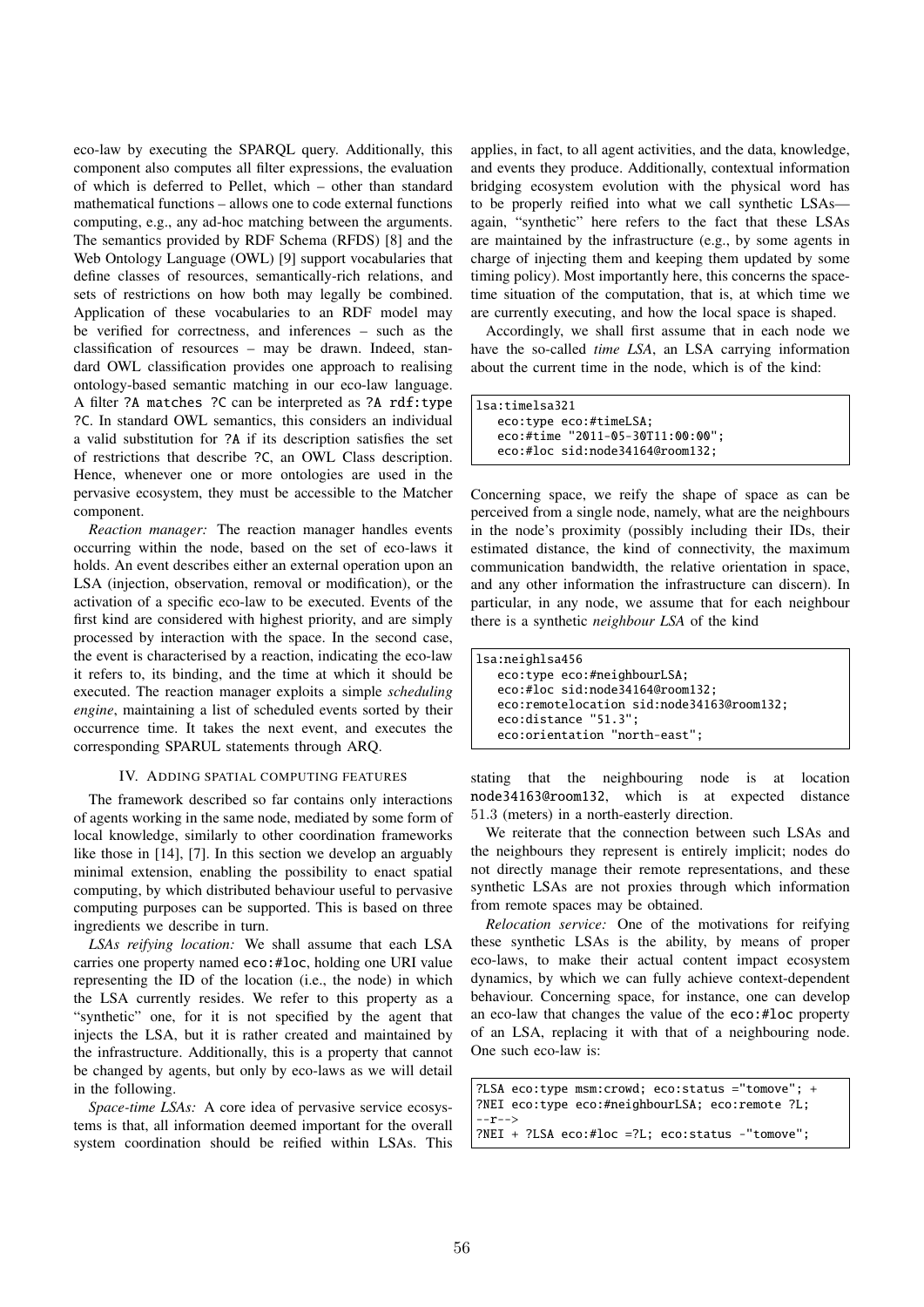This causes an LSA to have a location that no longer fits the current node in which it resides. A lower-level middleware service then, can be in charge of intercepting such LSAs before they are injected in the space, and relocating them to the proper neighbour, by an asynchronous request.

Note that our management of space-time aspects has the advantage of being fully declarative—e.g., an LSA with a new location can just be perceived as the LSA having been relocated. By this approach we retain the spatial locality property of eco-laws, mitigating the need to perform synchronisation across spaces during their application. This approach also orthogonally supports more advanced concepts of "topology", such as notions of social neighbouring (connecting smartphones of people who are friends on a social network as envisioned in [16]).

# V. EXAMPLES

While a basic use of the above ingredients supports relocating information to mirror its physical counterpart's movements, they also permit the enactment of some patterns of spatial computing that enable useful interactions within pervasive service ecosystems; here we describe 4 such patterns, accompanied by illustrative examples.

## *A. Gossiping*

We first show how we can make an LSA spread from a given location to all the nodes of the network, with the further ability of expiring everywhere at a given time. This is the set of eco-laws realising this behaviour:

```
[GOS] % ?GOS gets spread in any neighbour
?GOS spc:type spc:goss; +
?NEI eco:type eco:#neighbourLSA; eco:remote ?L;
--r-->
?NEI + ?GOS + ?CLO(?CLO clones ?GOS) eco:#loc =?L;
[AGG] % Of two similar LSAs, it removes one
?AGG spc:type spc:aggr; spc:content ?C; +
?AG2 spc:type spc:aggr; spc:content ?C;
-- ?AGG
[DEL] % Disposes an LSA if its deadline expired
?DEL spc:type spc:del; spc:deadline = ?T;
?TIM eco:type eco:#timeLSA; eco:time ?T2(?T<?T2);
 --> ?TIM
```
Initially, a gossip LSA with spc: type set to values spc: goss, spc:aggr, and spc:del is injected in a node—so that all three eco-laws apply. The former eco-law makes any gossip LSA ?GOS (having property spc:type set to spc:goss) create a cloned version ?CLO relocated in a neighbour node ?L. Iterative application of this eco-law over time (at rate *r*) and over all nodes makes copies of ?GOS flood the network. The second eco-law takes two gossip LSAs (of kind spc:aggr) with same content (namely, relative to the same source) and drops one: this is used to avoid multiple versions residing in the same node. Finally, the latter eco-law fires when the current time in a node is greater than the deadline time

spc:deadline defined in the gossip LSA, causing removal of that LSA. Of course, rate *r* is to be properly designed to tune the network load, using considerations similar to those discussed in [18]. Note that the three eco-laws orthogonally apply—one could leverage spreading without time-disposal, or time-disposal alone, and so on.

In the context of pervasive computing applications, this pattern can be useful to advertise an event happening in a given node to the whole network. Considering e.g., the application scenario in [12], it could be used to advertise a fire alarm in an exhibition centre, so as to immediately trigger all the activities necessary to safely steer people towards exits.

## *B. Gradient*

A variation of the above diffusion mechanism can be used to create a gradient data structure—a key brick of several spatial computing patterns [18], [4], [19]. This is based on the idea of spreading copies of an LSA such that each of them holds the estimated distance from the source according to the shortest path. We shall also equip each LSA with a reference to the next node to traverse in order to follow the gradient towards the source, and provide a mechanism to limit the gradient to a given spatial extent (gradient horizon). This is the set of eco-laws realising this behaviour:

```
[GRA] % ?GRA gets spread with increasing spc:dist
?GRA spc:type spc:gra; spc:dist ?D;
     spc:rng ?R; eco:#loc ?LG; spc:source ?S +
?NEI eco:type eco:#neighbourLSA; eco:remote ?L;
     eco:distance ?D2(?D+?D2<=?R);
 -r-->?NEI + ?GRA +
?CLO(?CLO clones ?GRA) eco:#loc =?L; eco:prev =?LG;
     spc:dist =?D3(?D3 = ?D+?D2);
[SHR] % Of two paths, the shortest one is kept
?GRA spc:type spc:short; spc:content ?C;
     spc:dist ?D; +
?GR2 spc:type spc:short; spc:content ?C;
     spc:dist ?D2(?D2>?D);
--> ?GRA
```
Initially, a gradient LSA with spc:type set to spc:gra and spc:short, and spc:dist set to 0 is to be injected in a node; we also assume (for the sake of the following examples) that property spc:source is initially set to the LSA-id itself by spreading, this property will hold everywhere the ID of the LSA from which the gradient originates. The former ecolaw creates a cloned version ?CLO relocated in a neighbour node ?L, with an increased value of distance depending on the estimated distance of that neighbour—note this does not happen if horizon ?R is escaped. The second eco-law takes two gradient LSAs with same content and keeps the one with smaller distance.

In the context of pervasive computing applications, this pattern can be useful to advertise an event in a given node with additional information on how its source can be reached. E.g., as a fire alarm has been spread, people can be directed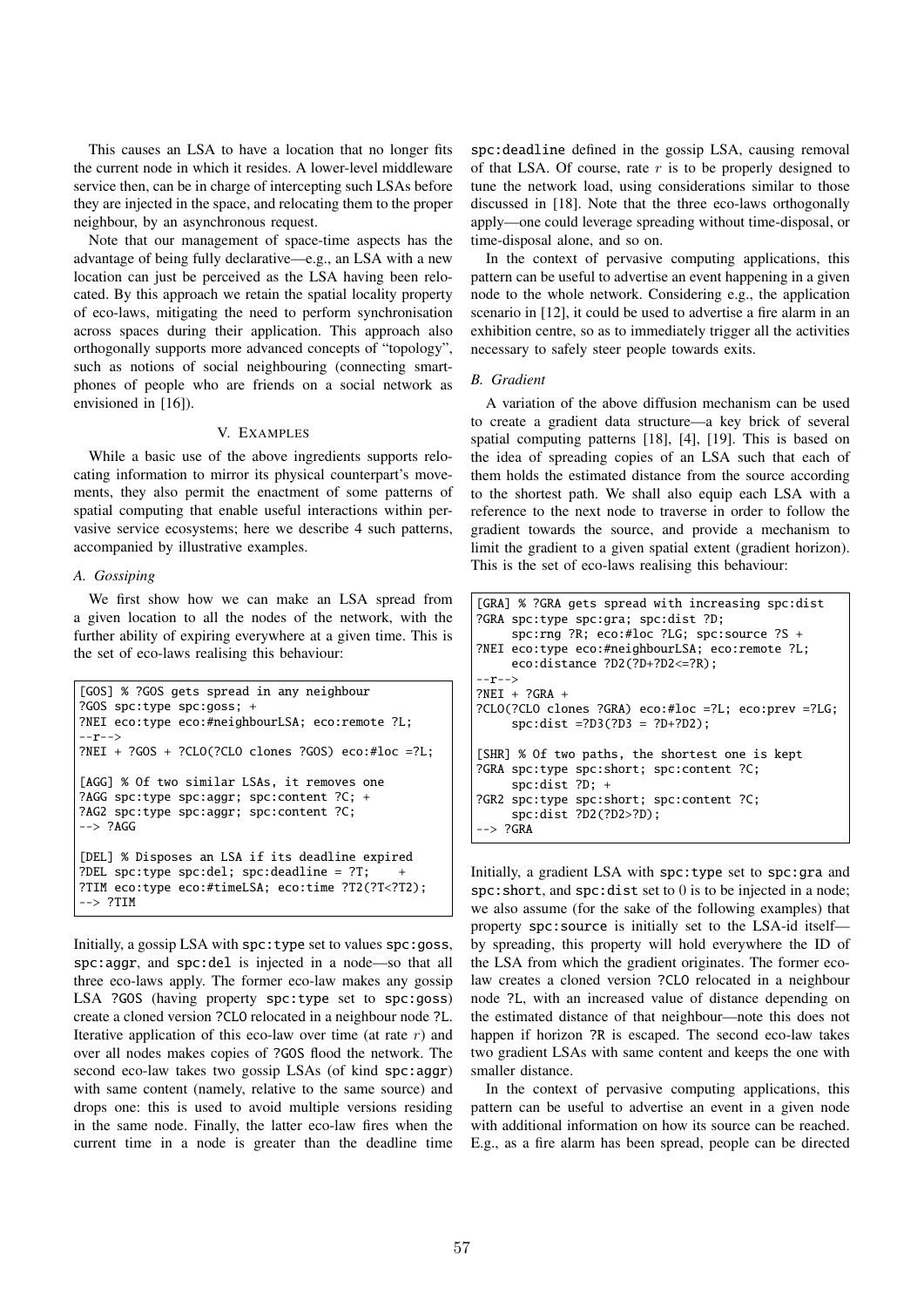to any exit (acting as gradient source) by signs appearing in their smartphone or on public displays, properly reflecting the direction to take as can be inferred from property eco:prev of gradient LSAs.

# *C. Partitioning*

This pattern is used to partition a network in *n* areas once *n* nodes (sources) have been selected as candidate centres of these areas, ensuring that these areas have also similar size whenever possible. This is achieved by making each source spread a different gradient, such that propagation does not overlap in nodes in which other gradients are already established with smaller distance to another source. In this way, each node will belong to the area of the nearest source node. We observe that the above eco-laws for gradients already support this behaviour, provided that the *n* source LSAs share the same spc:content, but have e.g., different values of a property spc:area.

An example application can be envisioned in the context of adaptive pervasive displays [18]. Assuming we have *n* different advertisements to show in an airport, and we want the set of displays showing one of them to form a contiguous area (to avoid people perceiving different advertisements as the pass by neighbouring displays), we can use the partition pattern and let displays choose what to visualise depending on the area they belong to. Note this pattern automatically accommodates the injection and removal of sources.

#### *D. Path*

Another pattern proposed in [11] is the path connecting two distinct nodes, possibly enlarged to the set of devices whose distance from that path is smaller than a given horizon *h*. This is achieved by first making the two nodes (called source and target) create their own gradient (with sufficient horizon to reach each other). As soon as the source perceives the target, it should gossip a new LSA indicating their relative distance *d*. Then, each node should compare *d* with the sum of its distance to source and target: if the difference is smaller than *h*, then a new LSA is created to tag this node as being part of the path. The eco-laws realising this behaviour are as follows:

```
[PATH] % SRC senses TRG gradient, gossiping distance
?GRA spc:type spc:gra spc:pathtrg;
     spc:dist ?D; spc:source ?TRG; +
?SRC eco:type spc:gra spc:pathsrc; spc:dist 0;
--r-->
?GRA + ?SRC +
?GSP(?GSP clones ?GRA)
     eco:type =spc:goss =spc:aggr;
     spc:pathtrg =?TRG; spc:pathsrc =?SRC:
[SUM] % Reifying ?PTH if the node is inside the path
?TRG spc:type spc:gra; spc:dist ?DT; +
?SRC spc:type spc:gra; spc:dist ?DS; spc:rng = ?R +
?GSP spc:pathtarget =?TRG; spc:pathsrc =?SRC;
     spc:dist ?DP(?DP>?DT+?DS-?R);
--->
?TRG + ?SRC + ?GSP +
?PTH(?PTH clones ?GSP) spc:type =spc:path =spc:shr;
```
The former eco-law makes a source detect the target at distance ?D and correspondingly gossip (without timeout) that value of distance. The second eco-law makes any node inside the path creating an LSA of kind spc:path. Note the latter LSA is also of type spc:shr, so that only the copy with shortest distance is kept.

This pattern can be useful to mark the transiting area of people steered from a place to another in an articulated environment, as in the case of people moving from one gate to another in an airport. Public displays can be programmed to show signs towards the target gate only if they stay inside the path dynamically computed as described above. In this way, we avoid affecting all the displays of the airport, but may still handle the case of people departing slightly from the optimal path.

# VI. CONCLUSIONS AND FUTURE WORK

In this paper we described how spatial computing concepts can be injected into a framework of pervasive service ecosystems, in terms of a minimal set of features concerning reification of space-time information (namely, bridging the gap between the computational world and the physical world), and a relocation service designed to remedy mismatches between the locality declared by some information and its actual position. Several examples of applications to spatial computing structures are provided to explain the details of these mechanisms and show the usefulness in pervasive computing. We believe that the work presented in this paper has a validity beyond the pervasive ecosystem framework, for it can be smoothly applied to any distributed system based on a notion of shared data-space (contrasting approaches based on message-passing such as e.g. [11]).

The proposed chemical model can be extended in several ways, all of which will be subject of our future investigations. First of all, we currently retain a quite rigid structure in which the number of reactants and products is statically defined: further studies are needed to understand to which extent the corresponding language can mimic transformations working over sets of LSAs whose size is not known a priori. Then, we currently rely on CTMC semantics to trigger eco-laws, without considering further priority constructs which could be interesting. Also, we assume a flat set of LSAs without any hierarchical structuring of the topological space, which would be of some interest for pervasive computing applications. Finally, we note that a distributed setting requires security and privacy mechanisms that complement the openness of the system. We intend to develop such mechanisms as part of the ecosystem fabric: for example, supporting spatially restricted information flow and using inference based on property and concept hierarchies to appropriately abstract information viewable by agents. Alternatively, general frameworks tackling security in coordination models like [13] can be evaluated.

A further roadmap for future works aimed at strengthening the relationships between spatial computing, space-based coordination models, and their applicability to pervasive computing applications, includes the following activities: *(i)* identifying a